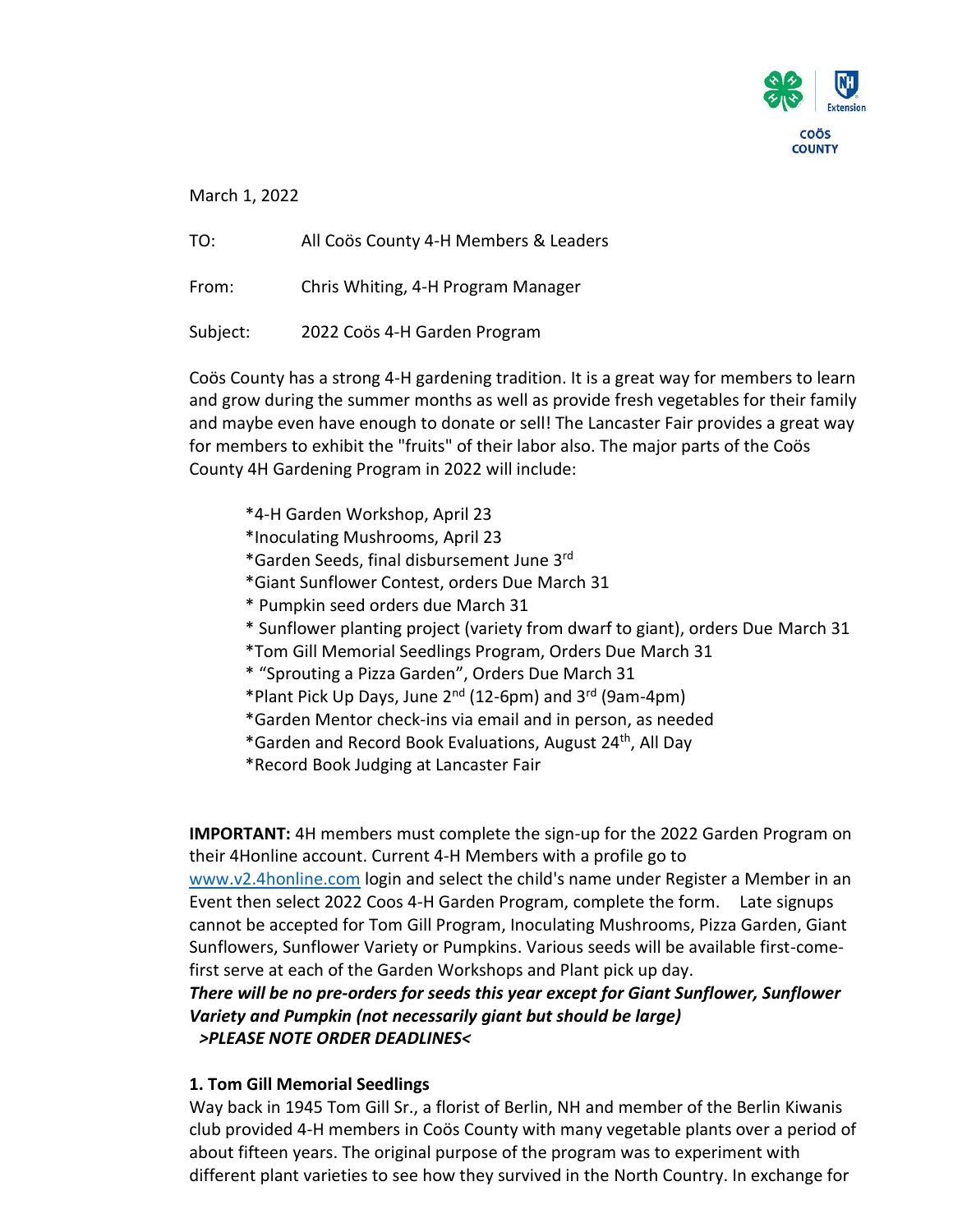the free plants, the 4-H **members were obligated to give feedback** regarding their successes and failures. In August 1971, Tom passed away; but the Kiwanis Club of Berlin has continued to carry on the program as a memorial.

These are the original objectives for the contest which traditionally have been on a three year cycle.

- To provide 4-H Club members with new varieties of plants.
- To encourage Club members to keep growth and production records so that the information may be used by other gardeners.
- To provide competition among Club members in the garden program for the purpose of encouraging good garden practices.

## Rules for participating in Tom Gill Plant Project:

Coös County 4H'ers will be permitted to participate in the **Tom Gill program for more than the traditional three** consecutive years as long as the youth is an enrolled 4-H member or part of a recognized 4-H Group and **commits to keeping good records of the project**. Even if the garden does not do well, the record book should reflect that and be up to date. First year participants will receive Tomatoes, Peppers and Marigolds. Second year participants will receive Tomatoes, Peppers, Celery and Marigolds. Third year participants will receive Tomatoes, Peppers, Celery, Broccoli and Petunias. Participants beyond the three years will receive Tomatoes, Peppers, Celery, Broccoli and a surprise plant (varies each year). Up to six plants of each variety will be provided to each participant at no charge. The funding for the plants is provided by the Berlin Kiwanis and Coös County 4-H Advisory Council, therefore, Thank You notes should be sent to these organizations. All 4-H members (age 8 or older) who have not participated previously are eligible for the first year competition. Below are current lists of those eligible for years 2, 3 and Advanced. Please let us know if our records are not accurate. Awards will be given for best individual variety and best overall garden.

*Up to date records must be kept and presented for judging to be eligible for awards.*

**Eligible for Tom Gill 2nd year in 2022(Tomatoes, Peppers, Celery, Marigolds)**

James Kuhn Brooke Lavoie Joshua Ross

Lydia Ross Caleb Ross

**Eligible for Tom Gill 3rd year in 2022 (Tomatoes, Peppers, Celery, Broccoli, Petunias)**

Jayse Law

**Eligible for Tom Gill Advanced in 2022 (Tomatoes, Peppers, Celery, Broccoli, Surprise)** Samantha Kuhn Aiden Smith Jackson Smith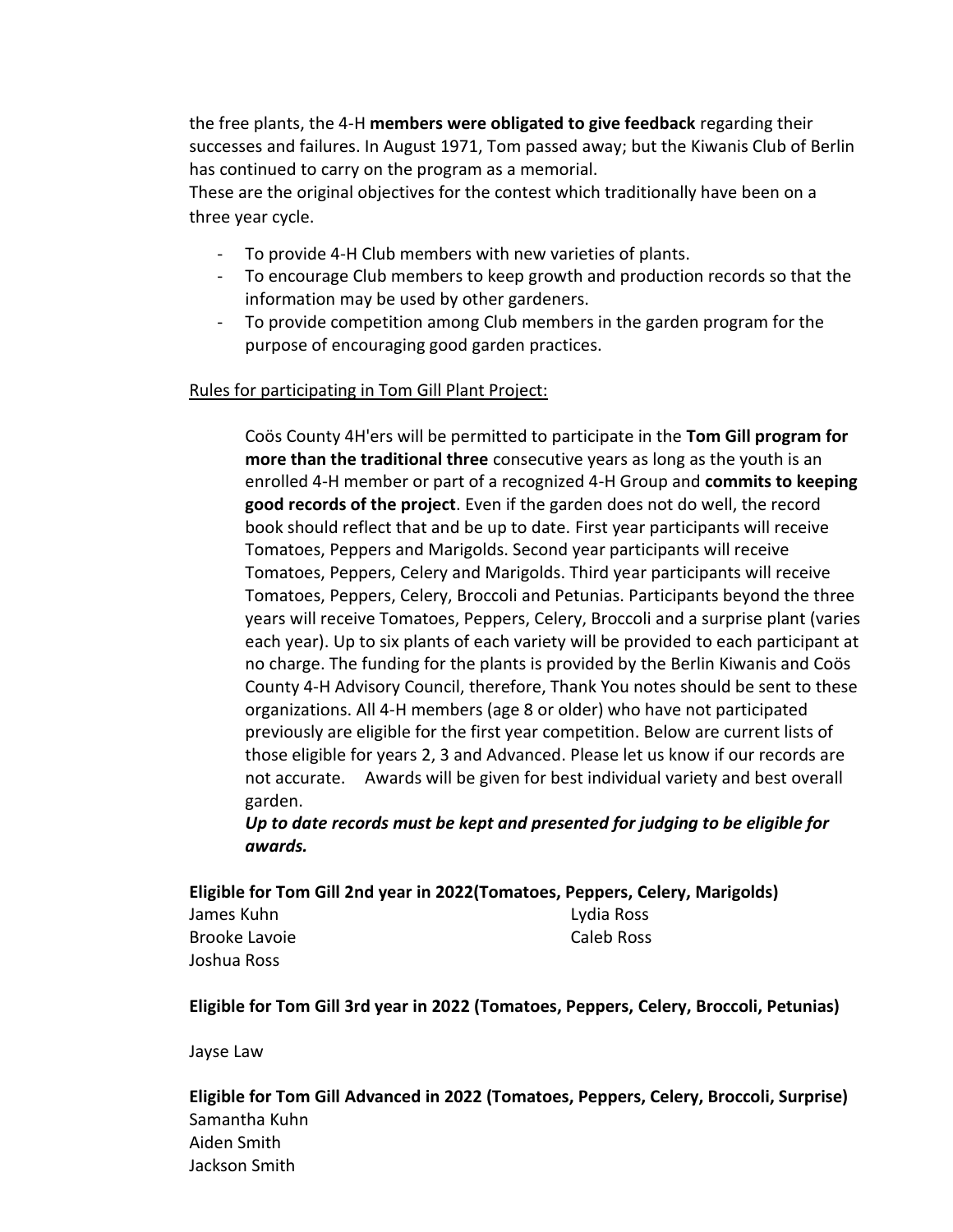## **2. Garden Seeds**

Through generous donations by the Coös County 4H Advisory Council, free seed packages are offered to ALL 4H members and Cloverbuds. Even if you have previously completed the Tom Gill seedling Program, **you are eligible to participate in the other 4-H Garden Program offerings and events. Final day to choose seeds will be June 3rd during Plant Pick-up Day.**

*This year we are not taking "orders" for seeds. The Coös County 4-H Advisory council was given a very good deal on leftover seeds. The variety includes vegetables, herbs, flowers, melons, and pumpkins. The dates on the packages reflect older seeds however the germination rate should still be adequate. They will be disbursed on a first come, first serve basis. Cloverbuds may choose up to 3 packets of seeds, Beginners (1-2 years) up to 4 packets, Intermediates (3-4 years)-up to 5 packets, and Advanced (5+ years) –up to 6 packets.*

# **Objectives:**

To provide 4-H members with a variety of seeds with which they can plant, grow, and then harvest and utilize or exhibit the resulting produce.

- To educate 4-H youth in the vast array of topics in the Garden Program.
- To encourage 4-H members to keep growth and production records so that the information may be used to make future gardening decisions and be used by other gardeners.
- To encourage 4-H members to experiment with different gardening techniques and plants.
- To provide competition among 4-H members ages 8-18 in the Garden Program for the purpose of encouraging good garden practices
- To encourage creativity in the use of garden produce beyond food purposes. -

*All 4-H members are eligible for Pumpkin seeds (potential to grow 100+ pound pumpkin) and Giant Sunflower seeds in addition to above seeds or plants. Giant Sunflower Contest is open to ages 5-18 for TALLEST PLANT (height will be measured on August 24th). Participants are expected to keep growth records and encouraged to exhibit their giant Sunflower in the Lancaster Fair 4-H. (Remember you can also enter the giant FLOWER HEAD in Lancaster Fair Giant Sunflower contests)* 

**NOTE**: *In order to achieve the yearly Garden Completion Award and/or other Awards, participants in the Tom Gill or seed program(s) are expected to keep accurate records on their gardens.*

# *Please only choose what you intend to plant and keep records on!*

**3. Want to Learn How to Grow Shiitake Mushrooms?** Sign up for the Workshop on April 23rd in your 4HOnline account. Limited number of participants for this workshop!